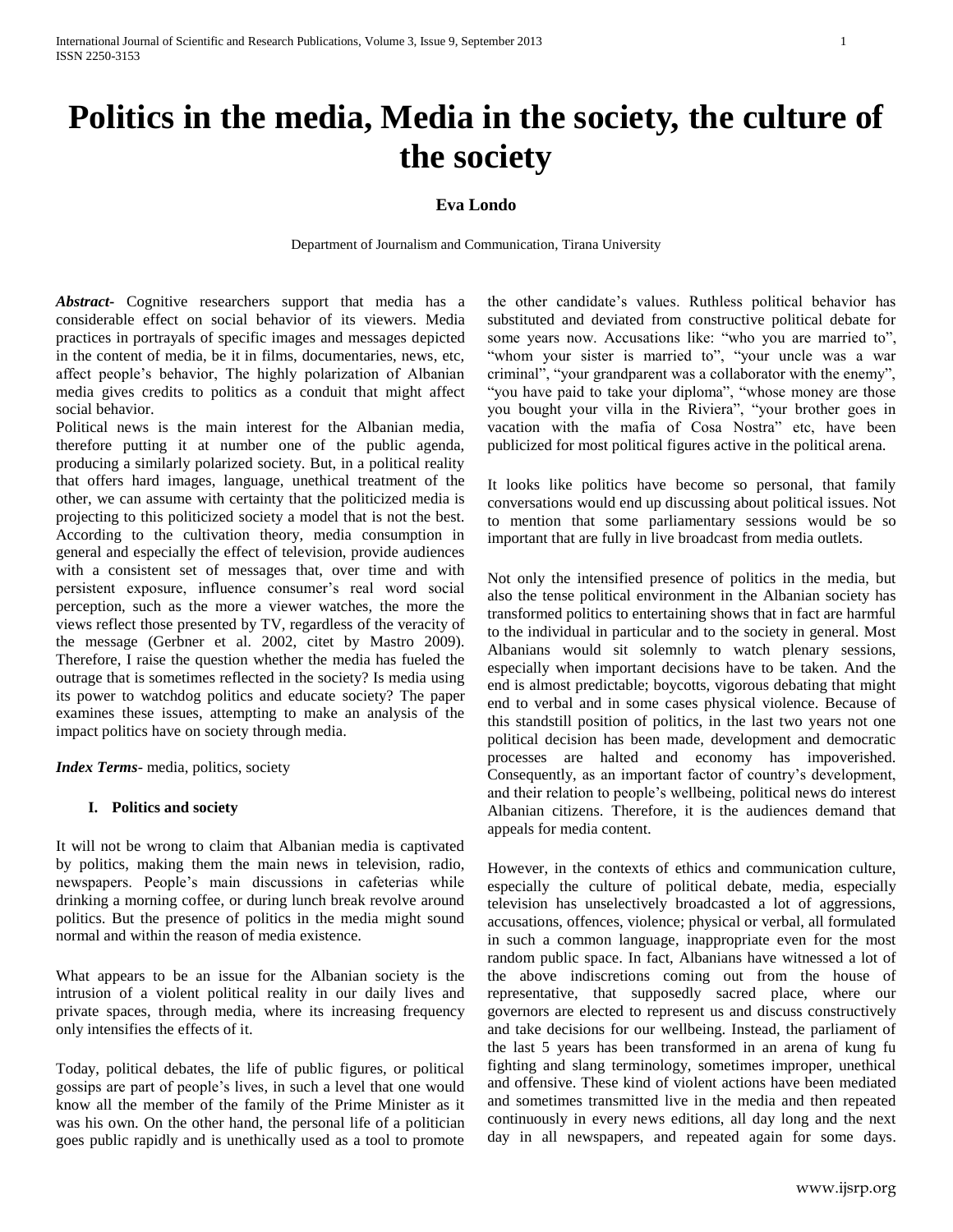Albanians viewers have been exposed to scenes filled with conflict, be it physical and verbal. The high level of exposure to violent information creates a tense socio-microenvironment that at some stage starts to be perceived as normal, and no one reacts to change it. People become desensitized towards this violence and in the worst case it may become subject to imitation. Audiences are just simply viewers of the violent acts. Cognitive psychologist and media researcher have long acknowledged the effects of media in social behavior. This means that individuals that are exposed to violent acts, tend to mimic the act. When the action then, comes from a legal authority, e.g. a physical violence or an unethical terminology, it is prone to imitation.

# **II. Media' social effect**

Social psychologists have dealt with media influence on people's behaviors, attitudes, and their predisposition to evaluate or imitate others. People are aware of and can report most of their attitudes, but sometimes people come to favorable or unfavorable predispositions of which they might not be aware or deny<sup>1</sup>. The attitude construct assumes that a person's attitude – whether implicit or explicit- is an important mediated variable between exposure to new and old information on one hand and behavioral change on the other.

Therefore, media use and its content create a mental model that reinforce the cultivation of models, which are considered as cognitive devices that allow viewers to incorporate subjective and objective components of mediated information into malleable versions of knowledge, or mental representation for use in interpreting incoming messages. In other words, how much people watch and how they perceive what they are seeing in the content contribute to the formation of behavioral models.

## **a. Exposure/Repetition**

Political news are in the media in high quantity, exposure and voltage in our daily life. Further below I will give some figures on political news in news editions which illustrate the level at which information gets to our homes every day.

The communication matrix model (McGuire 1985, 1989), contends that in order for effective influence to occur, a person first need to be exposed to the same news information. Also, by deciding what to present, those who control the mass media help define the range of issues to which the public is *exposed* (Iyengar, Kinder, Peters, & Krosnick, 1984, cited by Petty, Brinol, Priester 2009). Then the person must *attend* the information presented and according to the relevance of the issue with the person's personal interests the information gets absorbed and becomes personal, making a person develop *interest* on the information. The level at which the information becomes personal depends on the stress media puts on it and on the

 $\overline{a}$ 

relevance of the information to our interest and concerns. Then the person will start to understand and learn the information. So, when information is *comprehended* and *acquisitioned* the attitude change or *yielding* will occur. Once the person accepts the information he will store involving *memory*. At a certain moment, when the need arises the person will *retrieve* the information and attitude that it supports from memory and would perform the *action.* And then is *reinforcement* and *consolidation* that have to do with the person's behavior toward the attitude and the reaction that the attitude takes (reward or punishment)

#### b. **Social diffusion**.

As social psychologist claim, the images offered by the media are subject to imitation by the viewer therefore constructing a typology of the society that is induced by models offered by media. Even though, they admit that the society has the mechanisms to evaluate the information that would construct the behavior, in the condition that it (the society) is suppressed by the influx of information it should not be blamed for its behavior. Its relation with the medium becomes almost unconscious<sup>2</sup>. Public reaction toward that information that is irrelevant to the society is almost inexistent. Its consciousness is not interested to distinguish between what is normal and what is not. It tends to imitate as if being hypnotized.

Social diffusion is a process that fosters adoption of mediated issues to functional adaptations. When violent information is exposed to the media repetitively for a considerable time, it will be functionally adapted by the individuals causing them to imitate it. When dominating news in the media is politics, and when this politics is highly unethical, violent verbally and physically, the message conveyed from the legitimate authority through another legitimate authority, from parliament through the media, to the public is socially very meaningful for the numbed senses of the society. In this case people will behave in a way they deny if a legitimate authority sanctions their conduct, as they do not feel responsible for their action that spring from the dictate of others (Milgram 11974, Bandura 2009).

#### **c. Numbness of the public**

Imagine somebody or a group of people screaming (not just tell – but tell with temper) in your ear the same words. It becomes psychically tiring and unbearable to hear the voices or watch the images that are emotionally unhealthy. But, after some time the public becomes accustomed to them. Similarly, a person who works in a factory, or people who live close to airports are no longer disturbed by the noises and become used to it. In a way, they become so addicted to information that they lose their selective skill; can not live without it and absorbs everything in offer.

The repetitive informative frenzy becomes a normal environment of the function of the individual senses and his psychology. This is a dead end where the person feels pressed by the informative

 $\overline{a}$ 

<sup>&</sup>lt;sup>1</sup>Petty, Richard, Brinol, Pablo, riester Joseph, Media attitude change, Implications of elaboration likelyhood model of persuasion, cited in the book 'Media effects. Advances in theory and reseach' Bryant, Jennings, Oliver, Mary Beth, third edition, 2009, Routledge, UK, pg 127

<sup>2</sup> Fuga, Artan, Lexime mbi komunikimin, pg 220 Ora, 2005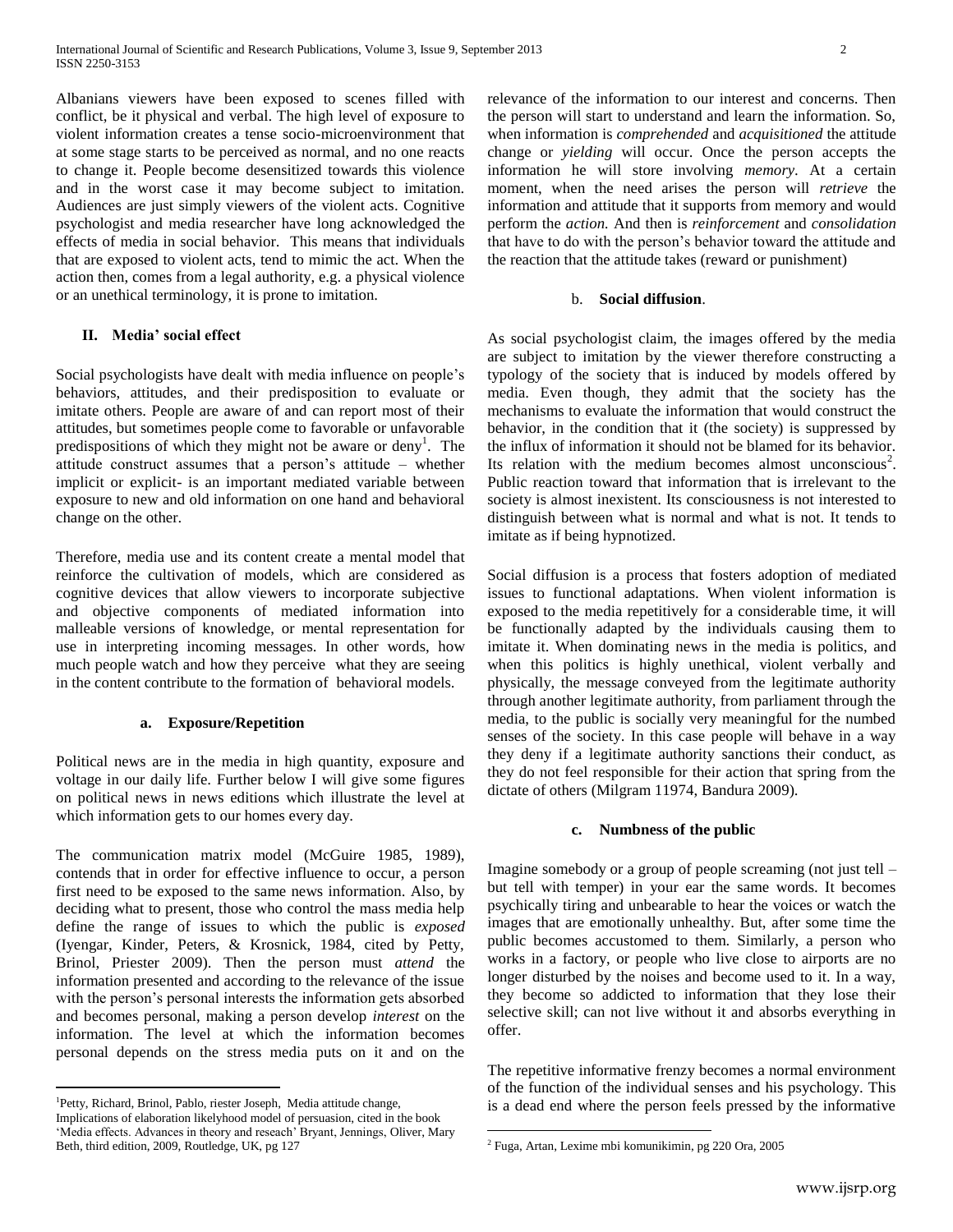influx offered by the media but at the same time cannot live without it. So, the person cannot react against any inappropriate information, such as violence etc, and he starts to perceive it as a normal situation. As long as these images get in our homes daily they look like normal, his conscious is numbed, his senses anesthetized and he starts to imitate.

#### **d. Desensitization**

Media audiences' number is by millions. Therefore, it can be said that every small statistical effect can translate into an important social problem. And media can not simply be a transmitter of the information, but should adhere to its principle as an informer and educator.

Media violence in films, entertaining programs, debate, news might increase aggressive behavior because it causes emotional desensitization. So, with repeated exposure to this violence, psychological saturation or emotional adjustment takes place such that initial levels of tension, anxiety, disgust etc. diminish or weaken. As people's sensitivity to violence becomes increasingly dull, violent behavior may increase, in part, because it is simply not recognized any longer as behavior that should be curtailed (Sparks, Sparks and Sparks 2009). <sup>3</sup>

So, with the media getting so deep in the details of a crime the readers/viewers lose sensitivity. This is even more dangerous when a child might be in front of television by accident (apparently news editions should be classified as not appropriate for children), because watching violence on television can affect the way children view the world and the way they relate to others. It can anesthetize their responses to cruelty and suffering or make them excessively fearful.

According to the cultivation theory, media consumption in general and especially the effect of television, provide audiences with a consistent set of messages that, over time and with persistent exposure, influence consumer's real word social perception, such as the more a viewer watches, the more the views reflect those presented by TV, regardless of the veracity of the message (Gerbner et al. 2002, citet by Mastro 2009)

#### **III. Social issues vs. political issues**

 $\overline{a}$ 

# **a. The impact of media content in social behavior**

Most of political actions and power relationships operate at the societal level. Failure to link social problems with societal and political responsibility extends to poverty, racism, crime, etc. This supports the fact that most social problems, that are abundant in the Albanian society, come by the displacement of responsibilities by the legitimate actor. Economic and societal problems of Albania are blurred by violent and controversy of politics, which are reflected also in the media. As mentioned in this study, media can be a contributor to the way social issues are perceived by the society.

Similarly to the violent political content present in the news, the social life appears to be frustrated. Last year, statistics of crime in Albania were significantly high. Let aside organized crime, a concerning issue has become criminality in the street, in family, suicide, etc., which gives the impression that life in Albania has started to look so scarce. Despite this, in the news edition politics takes up most of the space. According to a survey undertaken by The Forum of Free Thought and the Institute for Contemporary Studies in 2010 politics dominates the media landscape. Although, Albanian society has a lot of concerning social issues to be covered , media shows little interest for those. According to the survey, respondents have admitted that political news are important for them and the society, because politics determines other aspects of development such as economy. However, respondents complain that media pays more attention than necessary to political news. For example, if a news edition is 25 minutes, it is estimated that  $12 - 15$  minutes is dedicated to politics, which is  $48 - 65$  % of the total time of the news. The rest of the news time remains for crime  $(13 - 16%)$ , then is economy  $(12 – 13)$ , and in the lower proportion are social issues, culture, and etc.

The situation is the same 3 years later. According to a student survey of the Department of Communication, political news take up 63% of news edition followed by crime, business and other news sectors. Crime news take up the second position in level of importance in the news editions in television or in newspapers, after political news. On the other hand, news about social issues take up only a small percentage of the overall news edition or newspaper pages. But adhering to the role of media, its duty is not only to inform, but also to educate. Media reporting on criminal issues does not have the social gravity, instead crime is reported as a simple occurrence of the day. Furthermore, it describes all the details of the felony accompanied by inappropriate images, treating the personal stories of people as interesting news to increase medium's audience ratings rather than address social problems. There is no reporting on the increase of this phenomenon from the standpoint of the society. Imagine an article reporting on a suicide, describing details and the way (knot a tie or the poison used) the act has been performed. It is not a news informative, but a 'how to' manual for those desperate with their lives. And when the repetition of these kind of news to all media available, print, broadcast and online, at any time of day, people with suicide or criminal predisposition would involuntary be pushed to criminal actions This concern has also been expressed in a study by the Albanian Media Institute that analyses the content of social issues in the media. They are taken to such action by the immense effects of media that, numbs mind and pushes people to imitation.

It looks like media in Albania is weak to play its watchdog role. Politics are imposed to the media that submerges itself to the power of the elected few. This increased influence is because

<sup>&</sup>lt;sup>3</sup>Glen Sparks, Cheri Sparks & Erin Sparks, Media violence (2009), Media effects: Advances in theory and research: 3<sup>rd</sup> ed (edited byJennings Bryant, Mary [Beth Olivr\),](http://www.barnesandnoble.com/c/mary-beth-oliver) Taylor & Francis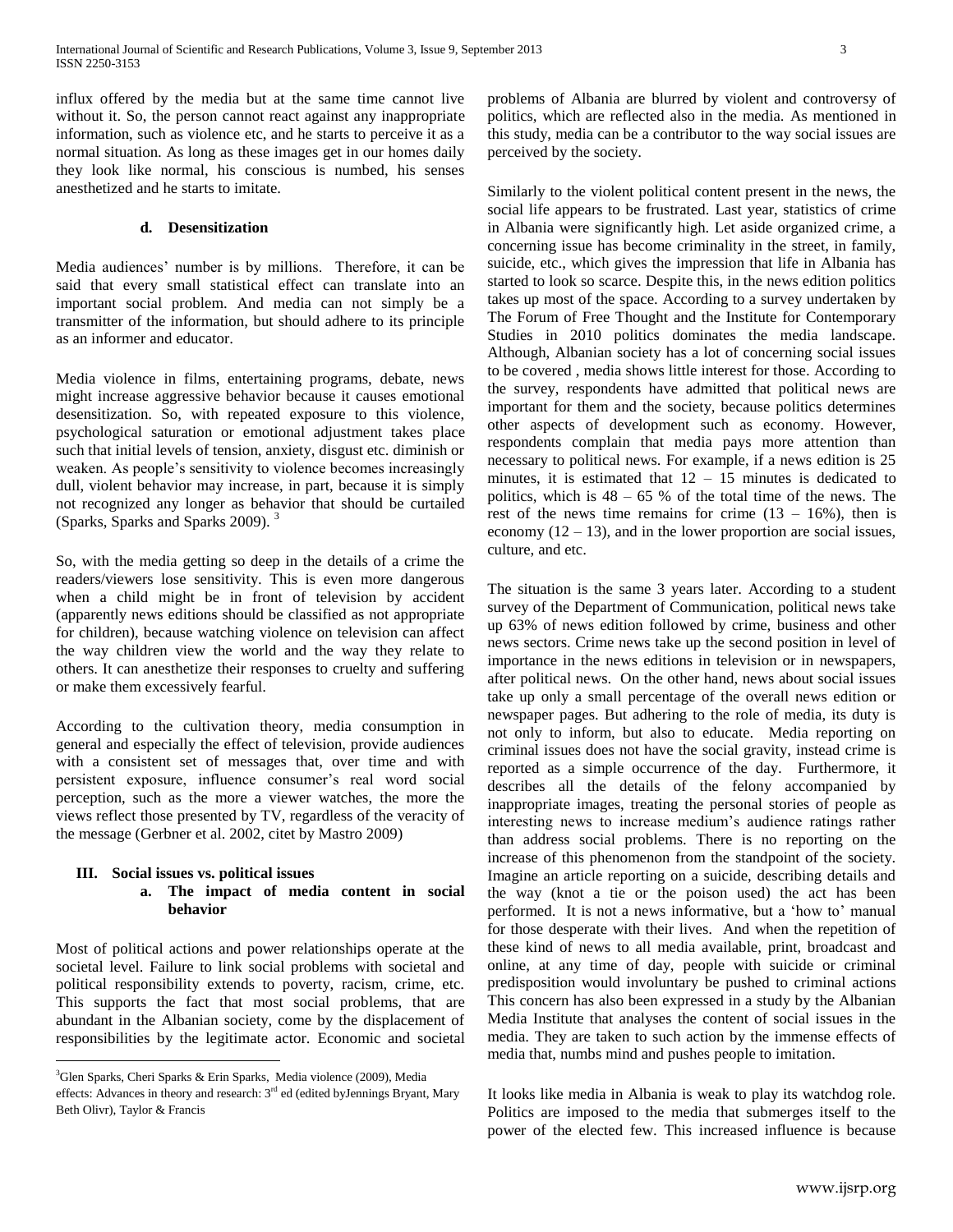media outlets are peripheral businesses of their owners, who opened up a media, as a mean to create advantages for their primary businesses. This factor has submerged media in the pressure of politics behaving like a servant or a spokesperson of political actors, who seek public advantages by misbehaviors of their opponents. And media easily succumbs to their wits and desires. And in an environment where politics is characterized by violent actions, foul language, anger toward the opposing party, where tolerance, compromise, compassion, morals, and rules are inexistent, it looks like social life is reflecting it.

A few years ago, an armed member of parliament shoots his colleague because of a political argument. A year ago scenes of MP-s 'kung fu' fighting with each other became so common that they started to look normal. Boycott, punches, offences and other unethical and outrageous behaviors were anticipated and apparently imitated. Similarly there have been reports of people getting killed after quarrelling for a piece of land, a husband slaughtering his wife because of suspicions of infidelity, a young man shooting his friend because he loses in a chess game, an old man chopping a young woman whom he claims owed him 300 euro, a group of youngsters running over a Greek- ethnic minority man because he speaks Greek. Life spared for nothing.

## **IV. Media programming culture in the Albanian society**

According to academics, media not only offers knowledge informing us for what happens, but they also classify and structure the political reality by defining if news are more or less significant by the level they are present or not in the media program.

Because of the relevance of political decision-making to our lives, political news attract a large number of audiences. Therefore, political news are placed in television throughout the day, from the first hour of the morning. The morning programs are a mix of soft news, political news, actuality, accidents, etc., exposing people to the hard realities before facing the day. If somebody chooses to read the newspaper it is the same reality. Then, throughout the day, repeated editions in TV would keep the audience 'informed' about the events of the day and/or repeat those of the previous one. The influx of political information is enormous and the repetition of it even more troublesome. In more than half of the time of the whole news edition televisions would broadcast parliamentary meetings held in tension and vigorous debates with offences and accusations, refusals and boycotts etc.

Adhering to the informative pressure of the media and the need to be informed, the individual can do nothing but accept the information offered. This fact may explain the impact that politics had in people's lives during communism in Albania. Since then, with a thirst for information, the Albanian society of the immediate post-communism period was a willing frequent client of cafeterias where people would gather to read newspapers and debate on the news that sometimes would deteriorate to verbal and physical confrontations.

#### **V. Conclusions**

Because Albanian media is merely a watchdog, and it has surrendered itself to the hand of politics, it is the latter that makes up and defines the quality of the media. Information that is exposed in the media is massive in terms of quantity but void in terms of quality, consequently affecting societal construction. Therefore, the question in the today Albanian media is not only 'what' are we watching, but also 'how' and 'why' is it selected for transmission? Referring to the quality of the media we can deduct that little thought is put to answer this question. Most evidence shows that the influence of politics in the media is the main factor for media quality.

The political dependence of Albanian media and its interest to convey ideological messages to the public, has made media a spokesperson of politicians who accuse, offend, fight, harass their counterparts, and all this is broadcasted uncensored. This tense political environment comes through the media to our homes and remains there. Facts and images conveyed by the media form a social construction of the reality influencing people's conception of the world around them. Images that come through television have an immense contribution on this. The mass media conveys basic images about the social and political structure of society, their ideological orientation, conventional composure of different groups and the power or relations among them.

In term of social behavior, media influences in shaping and changing individual behavior. Repeated exposure to violence, especially to violence that comes from a legitimate authority, can be reproduced in real life as it starts to be perceived as a normal occurrence. Recurrent exposure can numb the senses and desensitize and habituate people to cruelty. They are no longer upset by it. They will experience launch of emotional arousal and tolerance to some level of aggression depicted by media violence until they are lead to aggression. This effect contributes to shaping a public consciousness. Media has a say in this. Therefore, we can assume that media is the mirror of society

Despite concerning issues that are apparent in the media landscape, the problem should not be fully placed on the media. Given that the Albanian media landscape is still generalized, all of them have almost the same informative and thematic structure, oriented to the same public that is only different as far as political ideology concerns. For this reason, news are intensively repeted in all print or electronic media outlets. Profiled media would probably be a solution to this unified way of information, that most probably would distract audiences attention from political news the generalized media offer.

However, in a highly politicized media, where owner's interest prevail, and in a highly politicized society, politics will continue to dominate the news editions or newspaper pages. It is then, the quality of politics, followed by the media attitude and its criteria of news selection that will determine societal behavior.